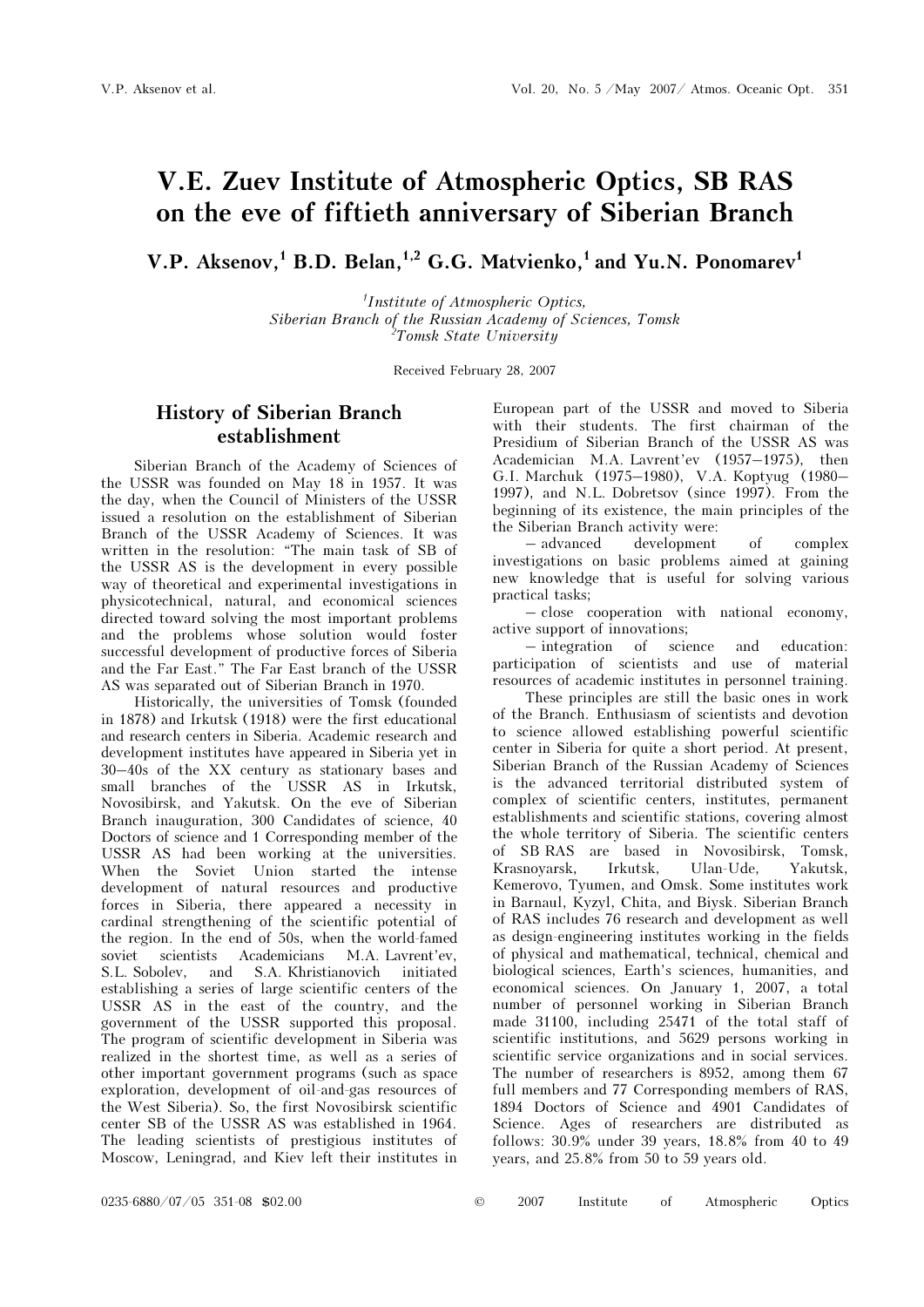# Establishment of the Institute of Atmospheric Optics

The laboratory of IR-radiations at Siberian Physicotechnical Institute of Tomsk State University was the basis for establishment the Institute of Atmospheric Optics (IAO). The laboratory included more than 100 personnel in 1966. The main merit of this body both in the USSR and abroad was the competent interpretation of research results on propagation of optical radiation in the atmosphere in view of laser radiation absorption by atmospheric gases, attenuation by aerosols, refraction, meteorological conditions, and other factors.

According to the decision of the USSR AS Presidium, at the beginning of January 1967, a commission arrived in Tomsk with the famous Academician, Nobel Prize winner, A.M. Prokhorov and I.I. Sobel'man, known expert in spectroscopy. The commission made a positive decision that it is quite expedient establishing the IAO SB of the USSR AS, the first academic institute in Tomsk.

In August 5, 1968, the Presidium of the Council of Ministers of the USSR passed a resolution  $\mathcal{N}_2$  594 on establishment of the Institute of Atmospheric Optics in Tomsk, and in September 5, 1969, the Academician M.A. Lavrent'ev approved the resolution of the Presidium of SB of the USSR AS about inaugurating the IAO and providing it with the first five established positions.

Vladimir Evseyevich Zuev was appointed the director-organizer of this new Institute.

From the very beginning, the staff included 1 professor-doctor, and 10 Candidates of science.

In December 19, 2006, Presidium of the Russian Academy of Sciences had decreed to name the Institute of Atmospheric Optics after V.E. Zuev.

### Scientific activity of IAO

At present, the Institute carries out investigations in three main fields of the basic research.

1. Atmospheric optics and spectroscopy, propagation of optical radiation in the atmosphere.

2. Investigation of the processes determining optical state of the atmosphere.

3. Optoelectronics systems and technologies of the environmental researches.

These research fields have been approved in 2001 by the Department of oceanology, atmospheric physics and geography RAS (Resolution of November 15, 2001, Protocol  $\mathcal{N}_2$  12).

The subjects of research conform to the foreground programs of research and development, technologies and engineering in Russian Federation, and the list of critical technologies of RF and main areas of the basic research of RAS.

In conformity with transition to the programoriented planning, the Institute takes part in the following programs of SB RAS:

– optics, laser physics;

– basic problems of interaction between radiation and substance;

– urgent problems in atmospheric optics;

– instrument making fundamentals for Earth's sciences and solution of special problems;

– radiophysics methods of environmental diagnostics.

The Institute realizes nine projects under the above-mentioned programs.

The Institute takes part in a series of programs of the Presidium of RAS and RAS departments, and the interdisciplinary and complex integration programs of SB RAS.

### Programs by the Presidium of RAS

1. Femtosecond optics and new optical materials (project "Femtosecond atmospheric optics", under the leadership of the director of IAO Prof. G.G. Matvienko).

2. Climate and environment changes: natural disasters (project "Complex investigations of aerosol and gas components of Siberian atmosphere in order to improve the radiation models, development of methods and instrumentation for optical monitoring in the climate problems," Principal Investigator of the studies Prof. B.D. Belan).

3. Basic problems in oceanology: physics, geology, biology, ecology (project "Investigation of the properties and regularities of atmospheric aerosol variability above the ocean", Principal Investigator of the studies Prof. S.M. Sakerin).

#### Programs of RAS departments

1. Laser systems, based on new active materials, and optics of structured materials (project "Experimental and theoretical investigations of the processes of stimulated light scattering and multiphoton luminescence in dielectric spherical microresonators at their unsteady excitation by ultrashort laser radiation," Principal Investigator of the studies Prof. À.À. Zemlyanov; project "A new type of active medium: vibronic crystals with electronic pumping," supervisors of the studies Drs. A.N. Mal'tsev and V.P. Lukin).

2. Optical spectroscopy and frequency standards (project "Spectroscopy of the ultra-high resolution," supervisor of the studies Prof. L.N. Sinitsa).

3. Coherent acoustic fields and signals (project "Investigation of acoustical waves coherence propagating in the randomly inhomogeneous stratified atmosphere," supervisor of the studies Dr. S.L. Odintsov).

4. Problems in radiophysics (project radiophysical methods in atmospheric turbulence investigation," supervisor of the studies Prof. V.A. Banakh).

5. Atmospheric physics: electric processes and radiophysics methods for tropospheric research (project "Acoustic and optical methods of studying the atmospheric processes," supervisor of the studies Prof. M.V. Panchenko).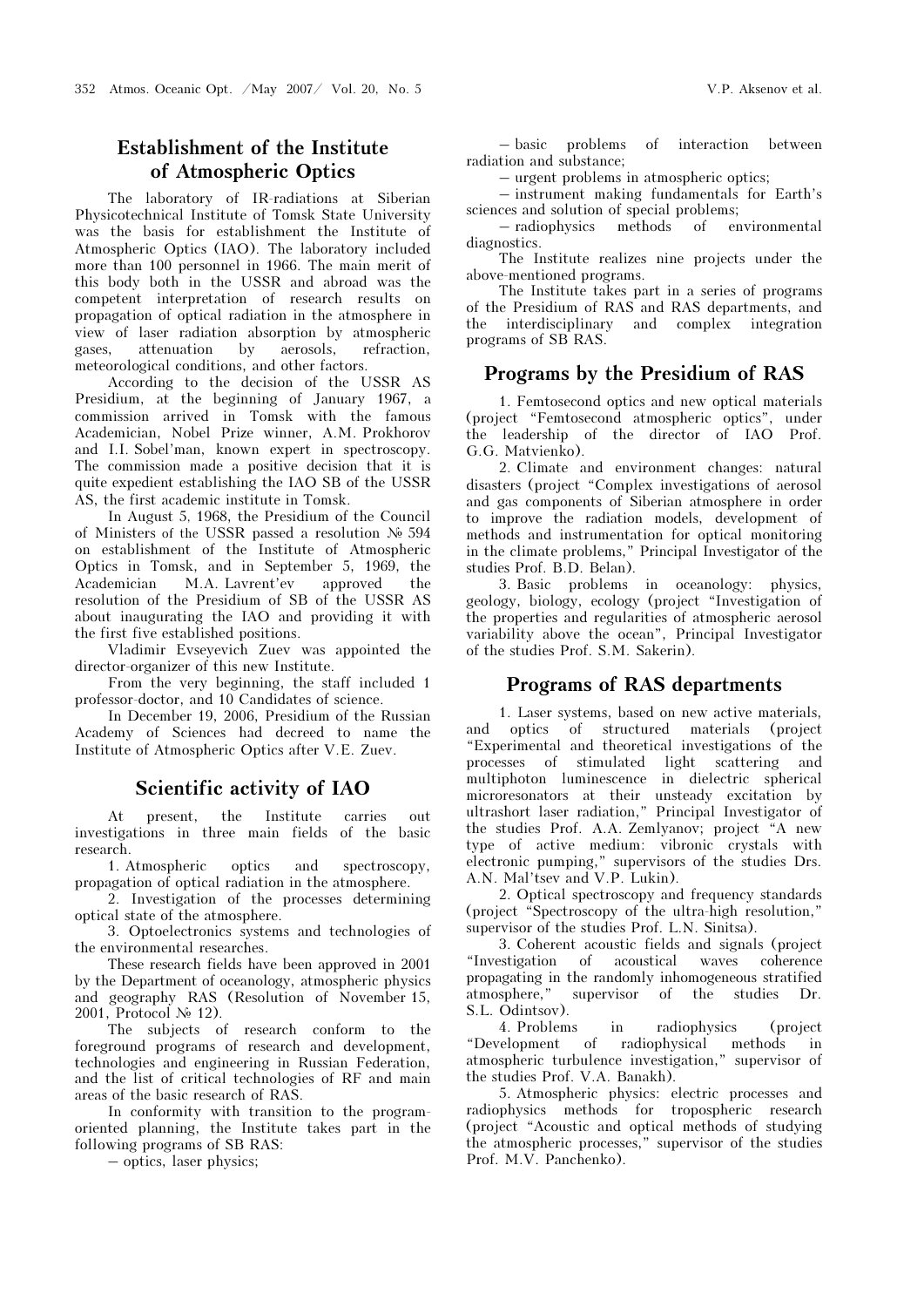6. Nonlinear optics of unique laser systems (project "Adaptive amplitude-phase correction of laser beams," supervisor of the studies Prof. V.P. Lukin).

 7. Laser systems based on new active materials and optics of structured materials with electronic pumping, supervisors of the studies Dr. A.N. Mal'tsev and Prof. V.P. Lukin.

8. Nanoparticles in natural and technogenic systems (project "Behavior (generation, transfer, transformation, runoff, spatiotemporal variability) of nanoparticles in the atmosphere," supervisor of the studies Prof. B.D. Belan.).

9. Processes in the hydrosphere and atmosphere and interactions; the Earth climate. Regularities and factors of formation, variation and control of climate, forecast (project "Investigation of natural and anthropogenic factors determining the atmospheric composition, estimation of current variations," supervisor of the studies Prof. Yu.A. Pkhalagov).

10. Formation of land water resources, prediction of their condition and quality with regard for climate variation and economic development (project "Gas exchange processes in the system "surface waters of Baikal – atmosphere"; prediction under conditions of global climate variation and anthropogenic load," supervisor of the studies Prof. M.V. Panchenko).

Interdisciplinary integration project SB RAS "Investigation of laser radiation propagation in ultrasonic gas flows and development of turbulent pulsation diagnostic methods," supervisor of the studies Prof. V.A. Banakh.

Complex integration project SB RAS "Propagation of femtosecond terawatt laser pulses through the atmosphere along extended paths," supervisor of the studies Prof. G.G. Matvienko.

Complex integration project SB RAS "Features of tropospheric aerosol formation over continental Siberia and fields of ozone and aerosol above the water area of Far-East oceans," supervisor of the studies Corresponding Member of RAS V.V. Zuev.

Complex integration project SB RAS "Development of photometric network AEROSIBNET for investigations of climate-ecological action of the atmospheric aerosol in Asian part of Russia," supervisor of the studies Prof. S.M. Sakerin.

Complex integration project SB RAS "Development of adaptive image correction systems for the ground-based telescopes," supervisor of the studies Prof. V.P. Lukin.

The project is conducted jointly by IAO SB RAS and ISTP SB RAS.

Besides, the Institute takes part in the following interdisciplinary and complex integration projects of SB RAS:

– Ice cover of Lake Baikal as a model medium for studying the tectonic processes.

– Establishment of the distributed informationanalytical medium for investigation the ecological systems.

– Investigation of the cosmic rays effect on aerosols and cloud formation.

– Production and investigation of supernarrow optical resonances in order to form a laser frequency standard with the stability of ∼10–16 for precision measurements and fiber-optic communication lines.

The Institute takes an active part in large international projects:

– International program "Geospheric and biospheric investigations" in cooperation with the National Institute of Environmental Researches, Japan. The Russian part of the program is being done the team of the airborne laboratory and the ground support group of IAO SB RAS.

– Institute joined the realization of YaK-1 project launched under the Agreement on establishment of the Russian-French European scientific association on studying the carbon and ozone cycle in Eurasia. Agreement was concluded between CNRS (France) and RAS, RFBR.

– Institute was included into the list of collaborators of Siberia-2 project, which is being performed under the 6th EU frame program.

– International program "Global aerosol automated network" (AERONET), is being performed in cooperation with NASA, USA.

– Atmospheric Radiation Measurement (ARM) Program the contract  $\mathcal{N}_{\mathbb{P}}$  5012.

– European Space Agency (ESA) "Development of Novel Techniques for CO<sub>2</sub> Retrievals over Boreal Forests from Satellite Measurements Suitable for Assessing Carbon Fluxes and Stocks."

 $-$  Project of ISTC  $\mathcal{N}_{\mathcal{P}}$  B-1063 "Monitoring of atmospheric aerosol and ozone in regions of CIS by means of lidar stations network (CIS-LiNet)."

It is necessary to specify new research areas that have been dynamically developed at IAO SB RAS during few recent years:

1. Femtosecond atmospheric optics.

2. Complex (network) investigations of aerosol and gas components of the atmosphere over the Siberia.

3. Investigations of ozone layer and UV-solar radiation in Siberia on the basis of synthesis of optical, bioindication, and analytical methods.

4. Global modeling techniques in molecular spectroscopy.

A series of foreground scientific results has been obtained in these fields, which are presented as achievements of the Institute in the reports of SB RAS and RAS. Let us mention some of them.

1. It is experimentally and theoretically found that in contrast to the continuous laser radiation transmission, strongly dependent on its power, transmission of a high-power femtosecond pulse by the aerosol atmosphere weakly depends on radiation power (up to 1 TW/cm<sup>2</sup>) and it is described by the laws of linear optics (Fig. 1). The effective parameters of femtosecond radiation at its filamentation in the air is determined by the light energy absorbed in plasma channel and by its spatial extension. The effect of nonlinear pulse absorption of femtosecond radiation in molecular gases is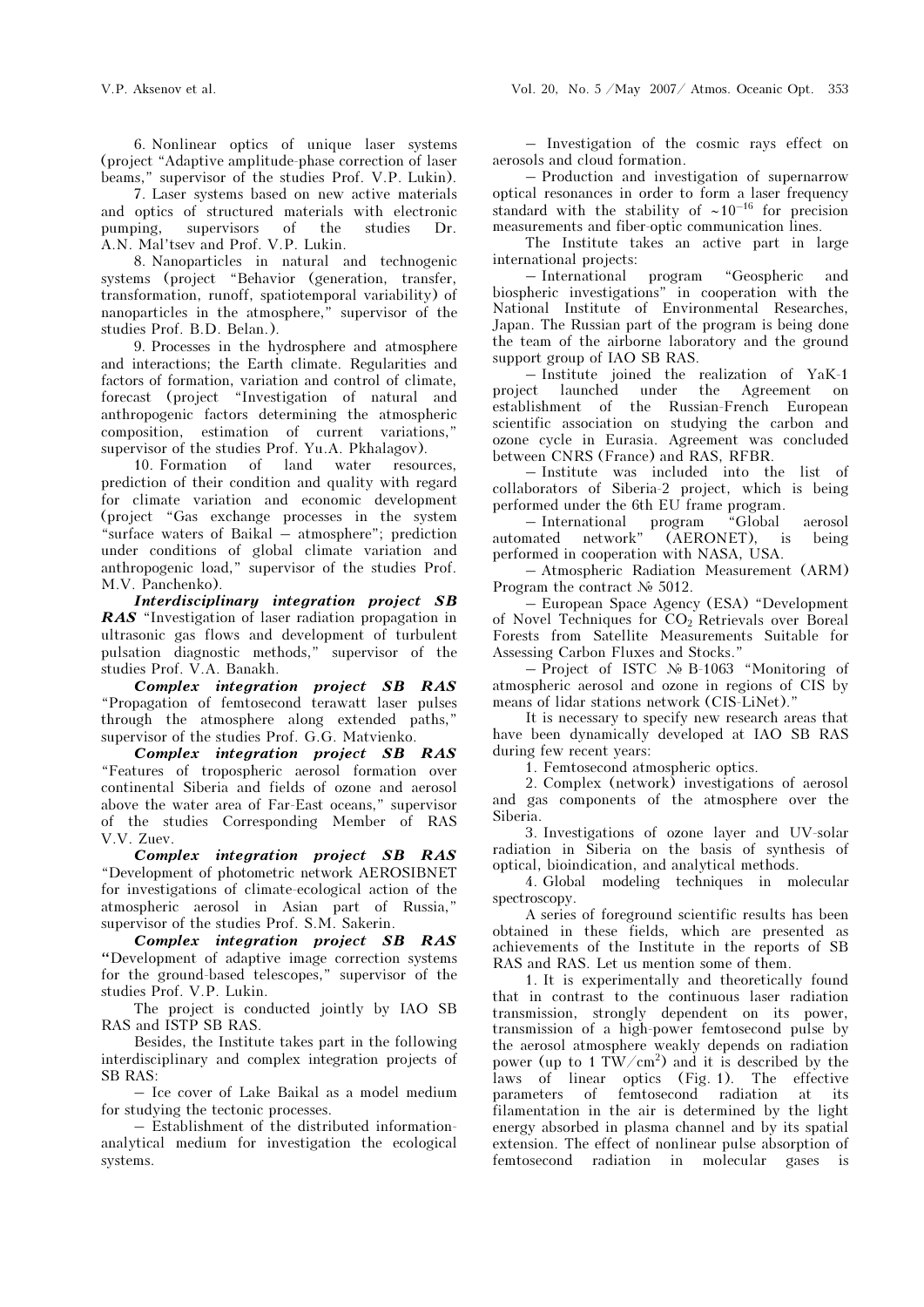discovered and investigated. A physical model is proposed accounting for this effect by interaction between the induced electric molecular moment and linearly polarized field of laser radiation.<sup>1,2</sup>

2. Development of the "active spectronephelometry" method is completed. This method is completed. This method is based on application of optical aerosol characteristics of the controlled artificial interaction and on the inverse problem solution. It has allowed essentially extending the possibilities of experimental studies of physical and chemical properties of atmospheric submicron particles, including the condensation growth factor and the volatility factor. Based on long-term all-the-year-round

measurements, the annual course of condensation

activity of the ground submicron aerosol is established for the first time. It is characterized by the spring maximum and summer minimum stably occurring from year to year.

The results of complex investigation of the  $CO<sub>2</sub>$ gas exchange diurnal cycle in the system "atmosphere  $-$  water surface" of Lake Baikal have proved that metabolic reaction rates of water biota exceed the rates of physical processes. Therefore, the gas exchange process, in its turn, limits the activity of photosynthesis processes of plankton organisms. Figure 2 presents time behavior of the  $CO<sub>2</sub>$ concentration, the coefficient of photosynthesis activity (CPA), and plankton biomass depending on time of the day.



Fig. 1. The plasma glow of water drops breakdown under the effect of laser pulse (a). Transmission dependence of water aerosol layer on concentration of particles (b): under the effect of the high-power femtosecond pulse on the medium (dots); experimental dependence of aerosol transmission for weak He–Ne laser with  $\lambda = 0.63 \,\mu$ m (squares); calculation curve of linear transmission (full line).



Fig. 2. Diurnal behavior of the  $CO<sub>2</sub>$  concentration, CPA, and plankton biomass.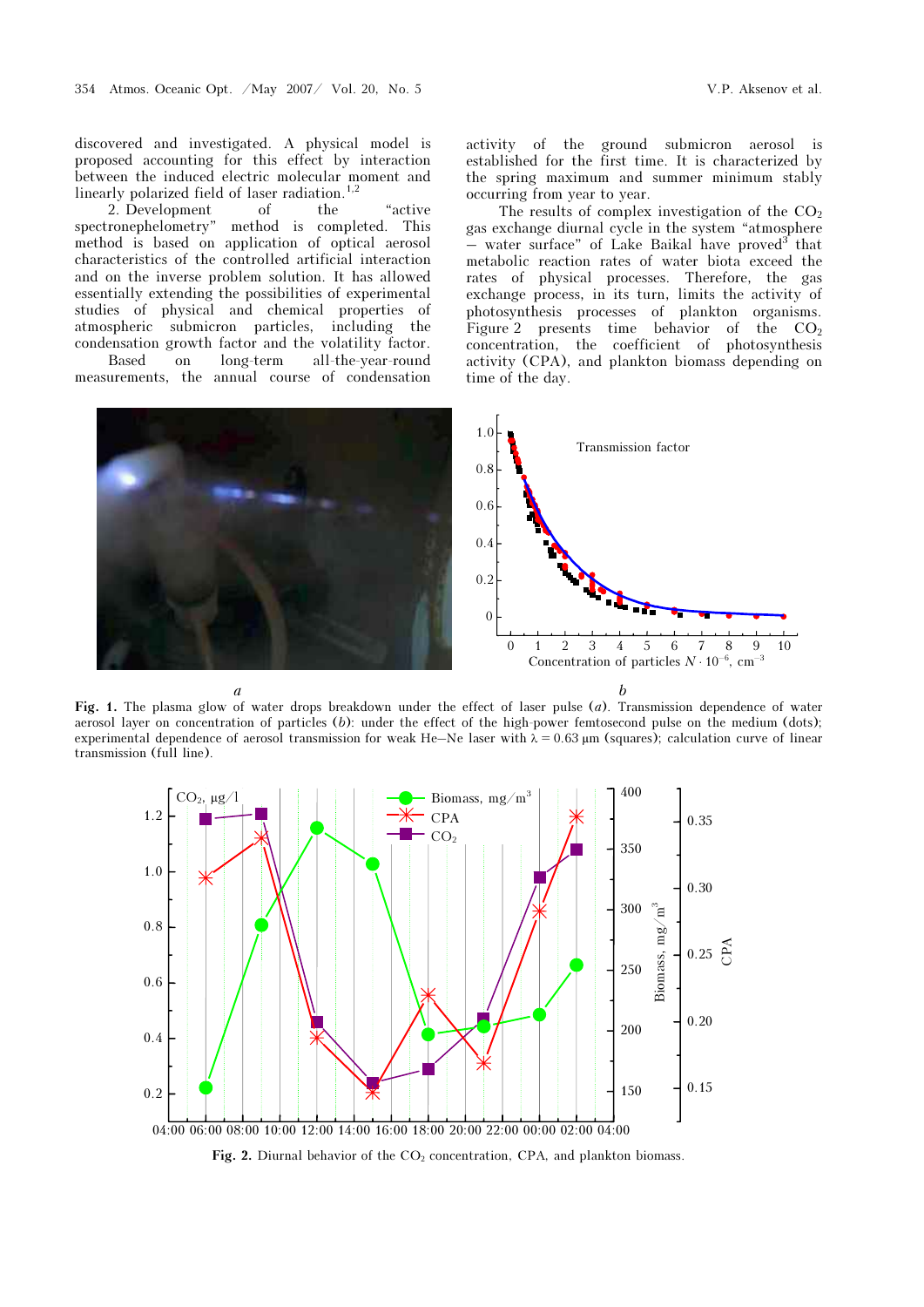3. Data on the ozonosphere obtained at Siberian lidar station have shown for the first time that seasonal behavior of the stratospheric ozone (Fig. 3) in the extended layer from the tropopause to 16 km is washed away due to the migration of subarctic jet flows. For the first time, on the basis of the dendrochronological data analysis, the behavior of

total ozone concentration (TOC) has been reconstructed in the past (500 years ago), the quasicyclicity of the long-period ozonosphere oscillations has been revealed and it is found that instrumentally observed TOC variability at present does not exceed the amplitude of natural oscillations in the past.



Fig. 3. Results of climatological investigations of the stratospheric ozone based on the data of laser sounding at Siberian lidar station, IAO SB RAS in Tomsk from 1996 to 2003. The regions of stratospheric heights are marked without statistically defined seasonal behavior: region of migrating subarctic jet flows action  $(a)$ , region of velopause  $(b)$ .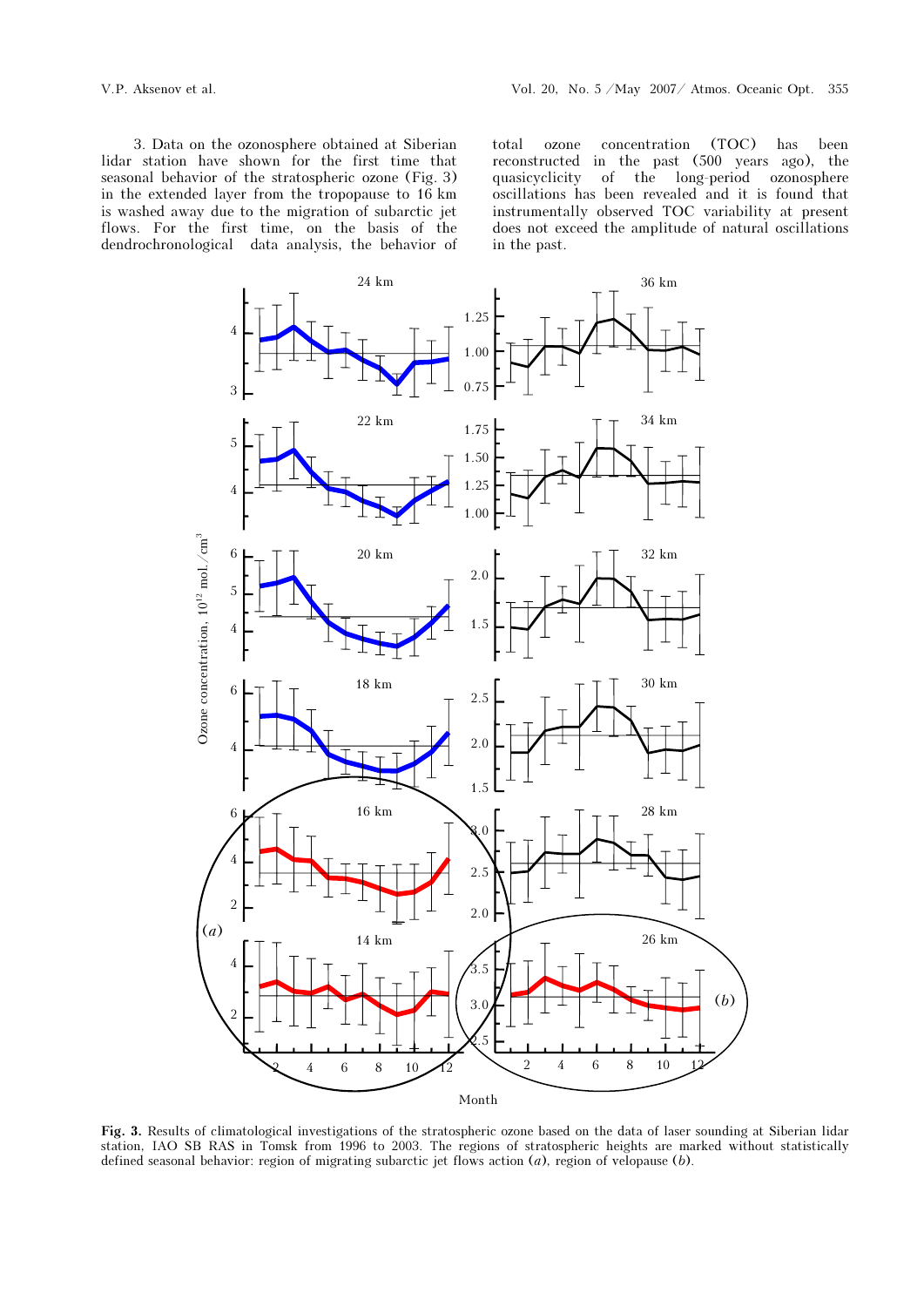

Fig. 4. Internet-available information system CDSD (http://cdsd.iao.ru). An example of calculated emission molecular spectrum of  $CO_2$  of low  $(\longrightarrow)$  and high  $(\longrightarrow)$  resolution.

It is shown that global warming of climate in 30s years and the last quarter of XX century occurred in periods of long-term depletion of the ozonosphere above the extended territory of boreal Eurasian forests, when under the effect of UV-B solar radiation amplifying during these periods, the balance of global  $CO<sub>2</sub>$  was disturbed owing to the omnipresent photosynthesis depression in plant biota.<sup>4</sup>

4. The global modeling methods have been developed for the high-resolution spectra of ozone molecules, carbon dioxide, and a series of other molecules over a wide wavelength range providing the accuracy of calculations comparable with that of experiment, and the Internet-available systems were established "Spectroscopy and molecular properties of ozone" (S & MPO) and CDSD-1000 (hightemperature  $CO<sub>2</sub>$  spectra) (Fig. 4).

It is proved that absorption of the short-wave radiation is induced by the finely divided aerosol and exceeds the contribution of molecular components by more than an order of magnitude.<sup>5</sup>

5. An adaptive correction theory of distortions is developed for atmospheric systems of viewing and optical beams forming. It is found on the basis of numerical modeling, laboratory and full-scale tests that active systems of viewing in scattering media with spatial selection provide  $\overline{8}$  to 10-fold increase of the limiting range and 5 to 7-fold contrast improvement. Figure 5 presents the comparison of image contrast obtained in active and general systems

of viewing. It is also found that information loss about vortex phase component reduces the quality of adaptive phase correction under conditions of "strong" intensity fluctuations.



Fig. 5. Comparison of potentialities of two generations of active viewing systems.

A series of unique experimental setups of the world level has been operated at the Institute. One of them, Siberian lidar station, is registered by the Ministry of Science and Technology as a unique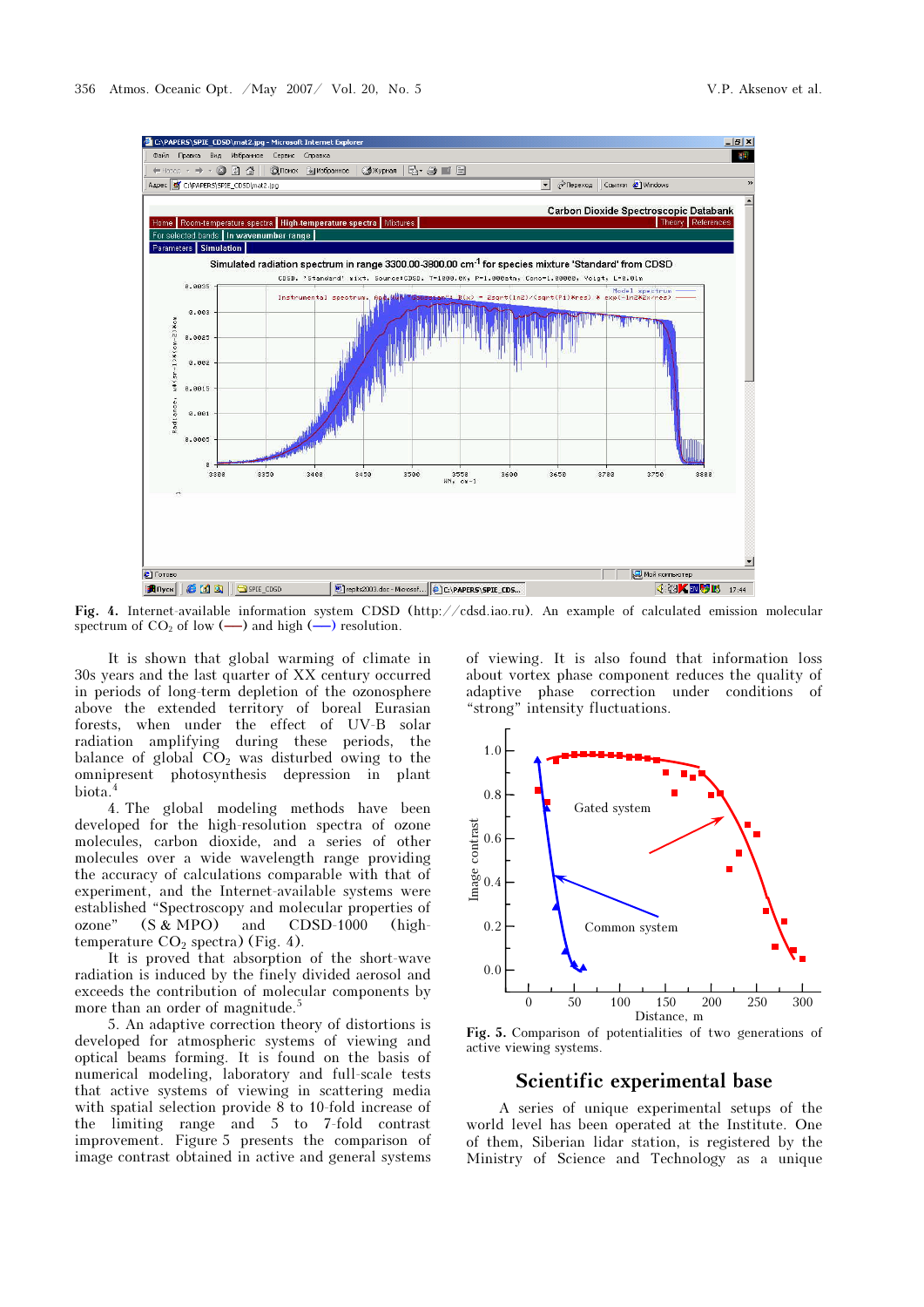and ecological monitoring.

setup. A series of large-scale model setups makes a basis for the "Atmosphere", being a part of registry of the collective use centers of Russian Federation. Regular investigations of gas-aerosol position and atmospheric meteorological composition and atmospheric meteorological parameters have been carried out at the Institute by use of the airborne laboratory (Fig. 6), which is equipped with unique complex of contact and remote

meters for the thorough investigation of atmosphere

A network of solar radiometers is being developed within the frameworks of international aerosol network AERONET, located in background regions, and regional network of photometers near big industrial centers.

Siberian lidar station, located in Tomsk, is the single station on the Asian territory of Russia, providing for regular sounding of aerosol, ozone, gas components of ozone cycle, cloud cover, and temperature.



Fig. 6. AN-30 Instrumented Aircraft laboratory.



Fig. 7. Functional block-diagram of LOZA-MS lidar and examples of certain realizations of the atmospheric sounding sessions.